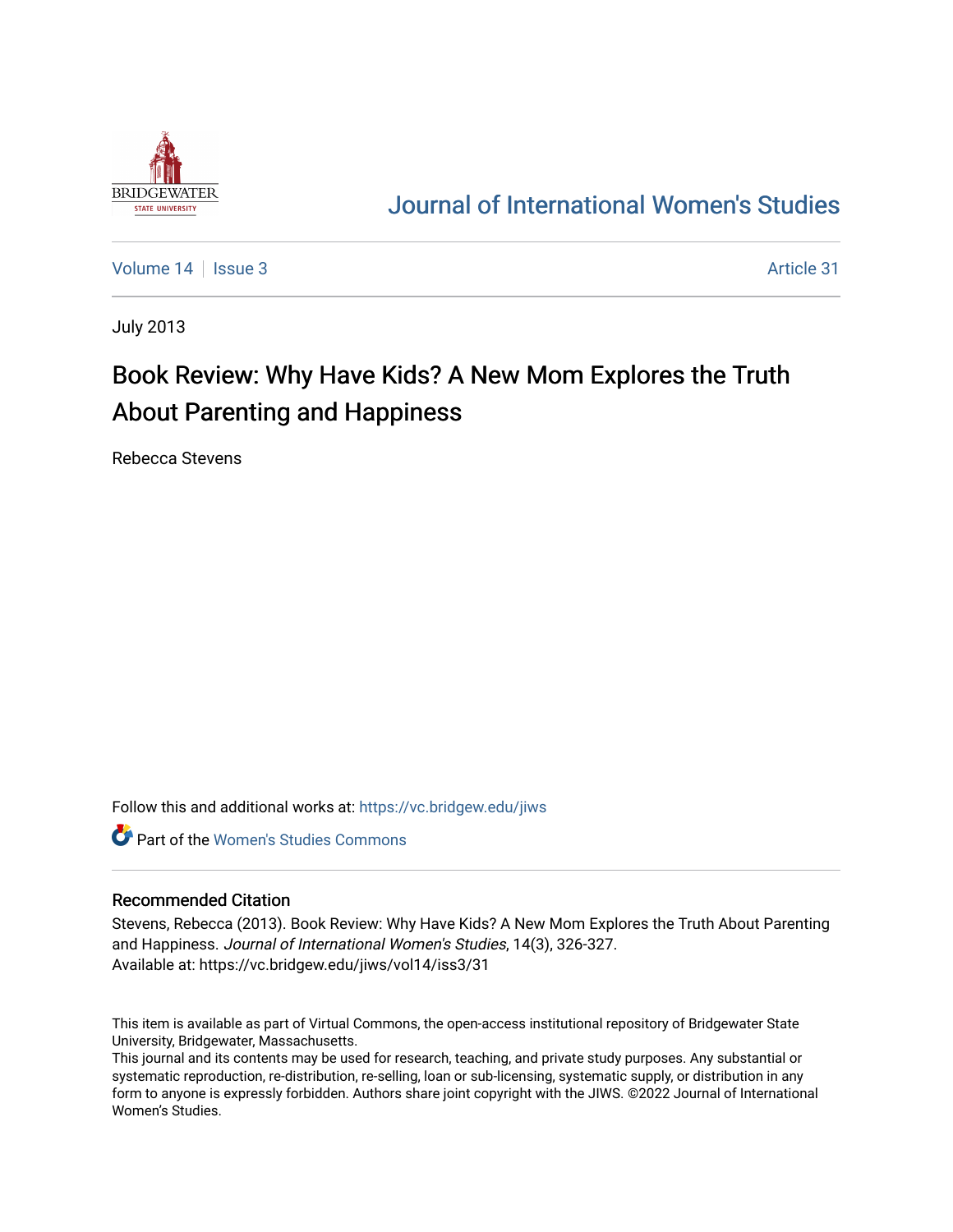#### Stevens: Book Review

This journal and its contents may be used for research, teaching and private study purposes. Any substantial or systematic reproduction, re-distribution, re-selling, loan or sub-licensing, systematic supply or distribution in any form to anyone is expressly forbidden. ©2013 Journal of International Women's Studies.

### **Why Have Kids? A New Mom Explores the Truth About Parenting and Happiness. 2012. Jessica Valenti. Boston: New Harvest. 178 pages. Hardcover (\$23 US). ISBN: 0547892616**

Reviewed by: Rebecca Stevens<sup>1</sup>

Released in 2012, Jessica Valenti's *Why Have Kids?: A New Mom Explores the Truth About Parenting and Happiness* continues to resonate throughout the discourses of feminism, motherhood, and politics. Reviewers are provoked by this "fourth-wave feminist dragging feminism into the twenty-first century" (*Washington Post*); and advocates praise this reshaping of the definition of motherhood influenced by feminist theory.

Co-creator and contributor to feministing, author of several novels, mother, and recognized role model for budding feminists, Jessica Valenti's newest book, *Why Have Kids?*  addresses what she refers to as a "stalled revolution" by using provocative topics to open a line of questioning recently unexamined and--as she argues--suppressed. Her rhetoric of provocation, simplification, and persuasion has-as with her other publications-ensnared readers of many backgrounds and opinions, and driven them to ask her same questions, while Valenti narrowly avoids providing an answer of her own.

*Why Have Kids,* is divided into two sub-sections, "Lies" and "Truth" to explore the lessthan-neat trend of natural parenting as an ideology, and it's fostering of misogyny in American culture. Valenti argues that this culture strengthens traditional patriarchal roles while undercutting the development of feminist advancement, and manifests itself in the constant striving for an unattainable but constantly reinforced idea of the perfect motherhood experience. Her first section of the text, "Lies," investigates the commonplaces within this ideology to reveal a foundation in nothing more than outdated mores that promote an unattainable ideal. Then, in "Truth,"Valenti creates space to rethink motherhood as it is now established and to promote multiple new definitions. Further, she explores the merits of channeling the vigor with which women pursue modern parenthood toward other goals. She concedes that the women about whom she writes are often deemed to be overzealous career-mothers at times, but "perhaps [it] is just the understandable outcome of expecting smart, driven women to find satisfaction in spitup" (Valenti, 70).

With these natural expectations and manifestations exposed, Valenti examines the patterns and stigmas that create these discourses in the lives of her American audience. Both internal and external dialogues circulate to, in conjunction with Valenti's commonplaces, reinforce the values that keep women and feminine discussions to a more manageable philosophy rather than action. Namely, Valenti deconstructs the mores surrounding natural parenting while concentrating on the issue in terms of twenty-first century American mothers in order to call attention to the improper alignments of natural parenting's ideal and its reality, particularly in light of the model: parents of the third world who do not necessarily chose natural parenting as a method. This deconstruction broadens the scope of Valenti's discussion to question the nature of female oppression. With this unity in mind, Valenti's main argument is an exploration of the American ideal of parenting. She claims the ideal doesn't match the reality of

 $\overline{a}$ 

<sup>&</sup>lt;sup>1</sup> Toulouse Graduate School